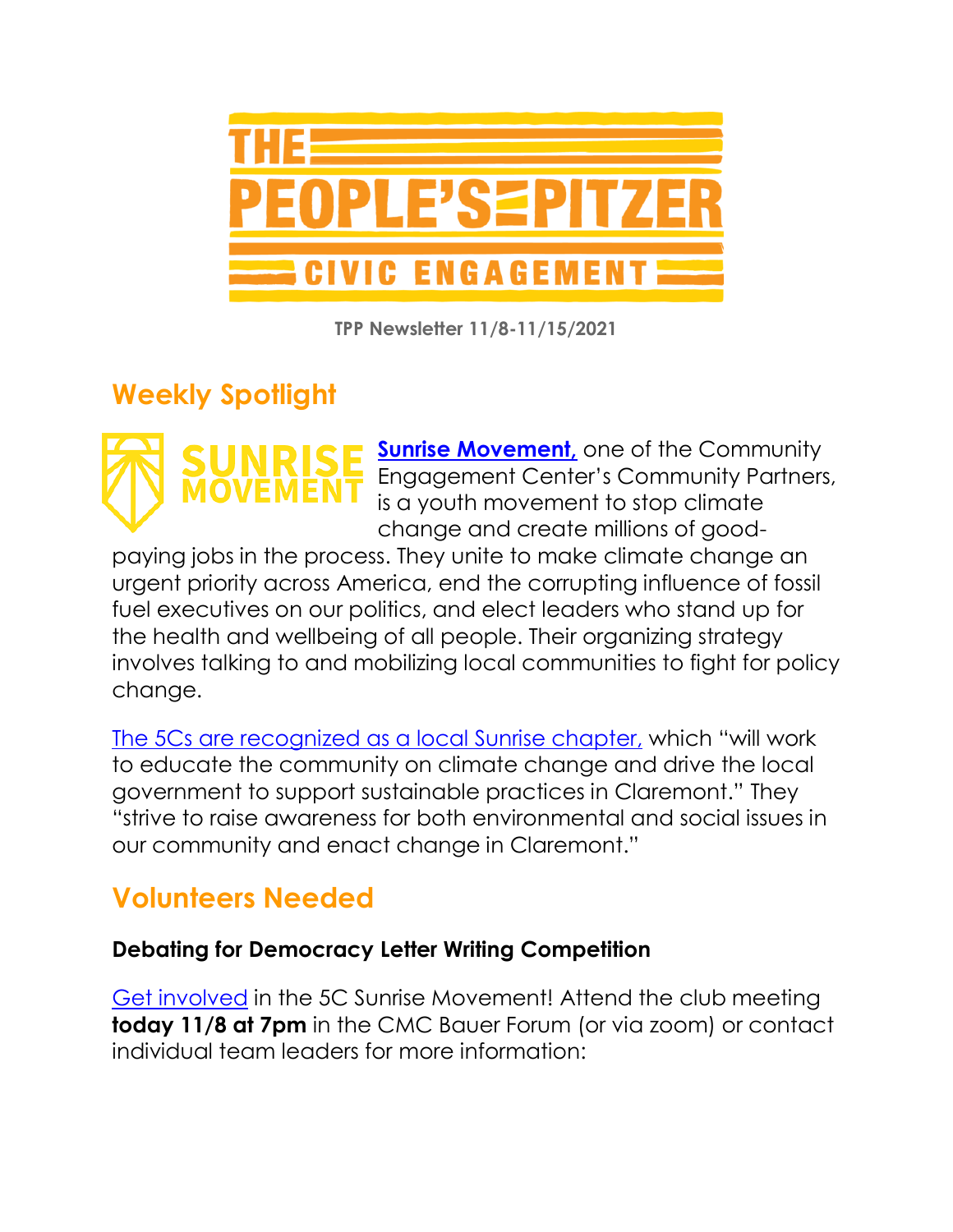**JEDI:** Centering BIPOC voices, activists, environmental justice, and local organizations/efforts. Contact lead Nick Black [\(nrba2020@mymail.Pomona.edu\)](mailto:nrba2020@mymail.Pomona.edu).

**Education:** Educating our hub and the surrounding Claremont community on climate justice, science, and policy. Contact leads Claire Partridge [\(Cpartrid@pitzer.edu\)](mailto:Cpartrid@pitzer.edu) and Drew Pronovost [\(epronovost@g.hmc.edu\)](mailto:epronovost@g.hmc.edu).

**Policy:** Endorsing local candidates for election and researching climate policy solutions. Contact leads Ben Reicher [\(bmra2018@mymail.pomona.edu\)](mailto:bmra2018@mymail.pomona.edu) and Ruby Foxall [\(rfoxall@g.hmc.edu\)](mailto:rfoxall@g.hmc.edu).

**Recruitment:** Recruiting new members to Sunrise Claremont Colleges, promoting events, and getting the word out about the Sunrise Movement! Contact leads Elizabeth Ueland [\(Eueland4118@scrippscollege.edu\)](mailto:Eueland4118@scrippscollege.edu), Sara Ueland [\(Sueland22@cmc.edu\)](mailto:Sueland22@cmc.edu), Avery Pritchard [\(apritchard@hmc.edu\)](mailto:apritchard@hmc.edu), Camile Bernard [\(ccba2020@mymail.pomona.edu\)](mailto:ccba2020@mymail.pomona.edu), Ren Raleigh [\(araleigh@students.pitzer.edu\)](mailto:araleigh@students.pitzer.edu), and Alexa Potter [\(Apotter@students.Pitzer.edu\)](mailto:Apotter@students.Pitzer.edu).

Action: Leading events on campus like clothing drives, phone banking and GOTV for candidates, on and off campus protests, Environmental Justice speaker series, and community building. Contact leads Stella Cook [\(stelcook@pitzer.edu\)](mailto:stelcook@pitzer.edu), Ava Tiller [\(actc2018@mymail.pomona.edu\)](mailto:actc2018@mymail.pomona.edu), Anthony Shing [\(Ashing@students.pitzer.edu\)](mailto:Ashing@students.pitzer.edu), Austin Dowd [\(adowd@students.pitzer.edu\)](mailto:adowd@students.pitzer.edu), Sienna Scoggin [\(siscoggi@students.pitzer.edu\)](mailto:siscoggi@students.pitzer.edu), and Hava Chishti [\(hchishti@students.pitzer.edu\)](mailto:hchishti@students.pitzer.edu).

**Media:** Managing all social media accounts (Instagram, Facebook, Youtube) and are looking forward to reaching more people through these platforms. Contact lead Gillian Bell [\(gbell2195@scrippscollege.edu\)](mailto:gbell2195@scrippscollege.edu).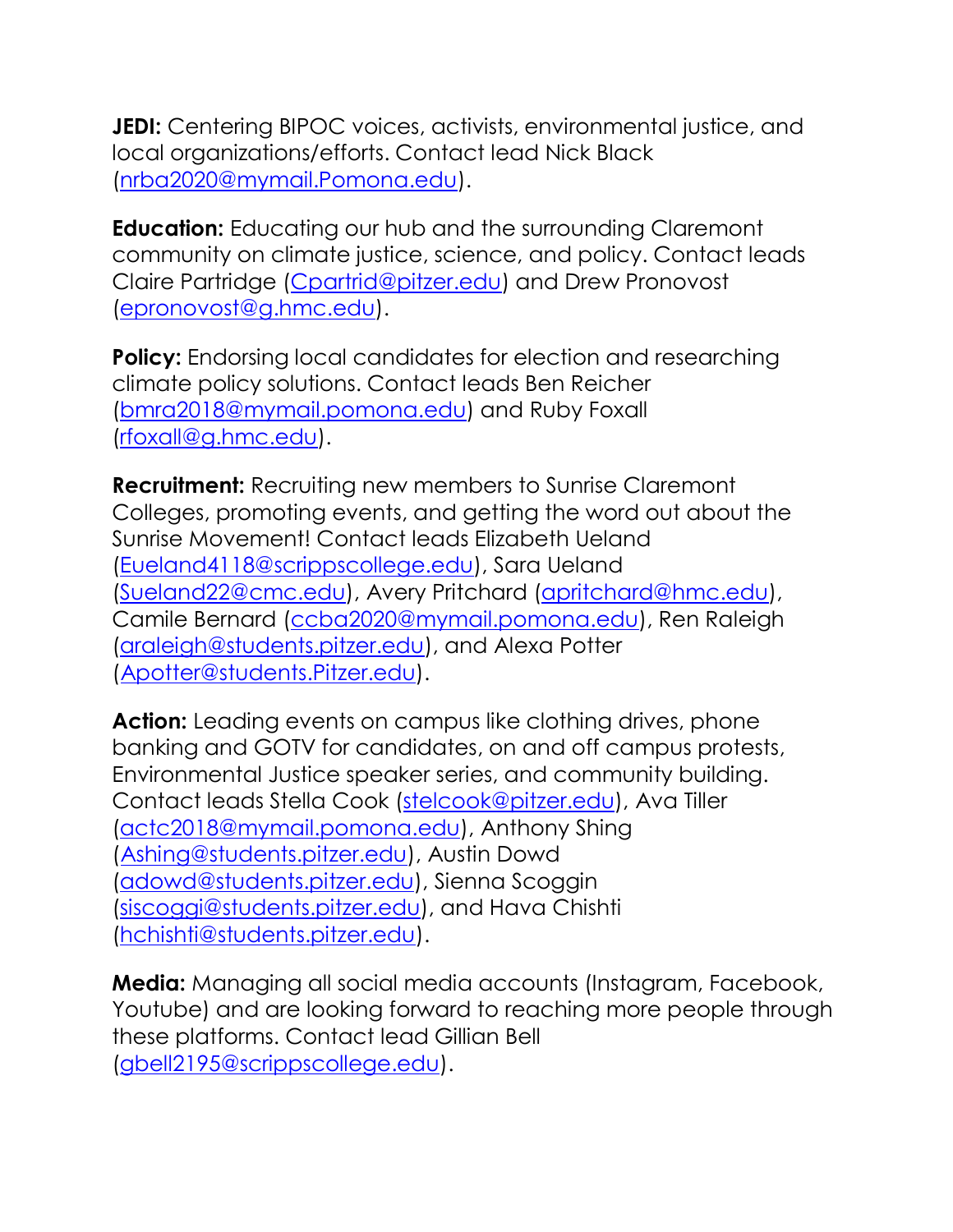Sign up [here](https://docs.google.com/forms/d/e/1FAIpQLSdeVTj7KQasWJqEPwF3uxd1OkrNwxrasUyFe5mNNsj3oks7WQ/viewform) for the Sunrise Claremont Hub email list, contact them at [sunriseclaremontcolleges@gmail.com,](mailto:sunriseclaremontcolleges@gmail.com) or DM their instagram @SunriseClaremontColleges to learn more.

# **November Events**



### **Tuesday, November 9 @ 6-7:30 pm: Trans Policy and Rights Panel Discussion Panelists: Joana Atzerbaum-Chang & Nancy Williams**

Register to attend [Virtual Event](https://pitzer.zoom.us/meeting/register/tZMpcOqqpjkqGNOQfZbI4OpPLnVfXtwN2yiX)

Please join us for our first event of November for The People's Pitzer featuring a panel discussion with Q & A. This panel will feature PZ alum Joanna Atzerbaum-Chang (formerly with the Trans Latina Coalition), Keck Science Professor and Chair of the Trans Awareness Planning and Support committee (TAPAS) at Pitzer College Nancy Williams, and another guest

(TBD) for a discussion on trans policy and rights at the institutional level, at the state level in California, and beyond.

### **Writing Legislation and Making Change for the Community**

**Sunday, November 14 | 5:30-6:30pm Skandera Courtyard**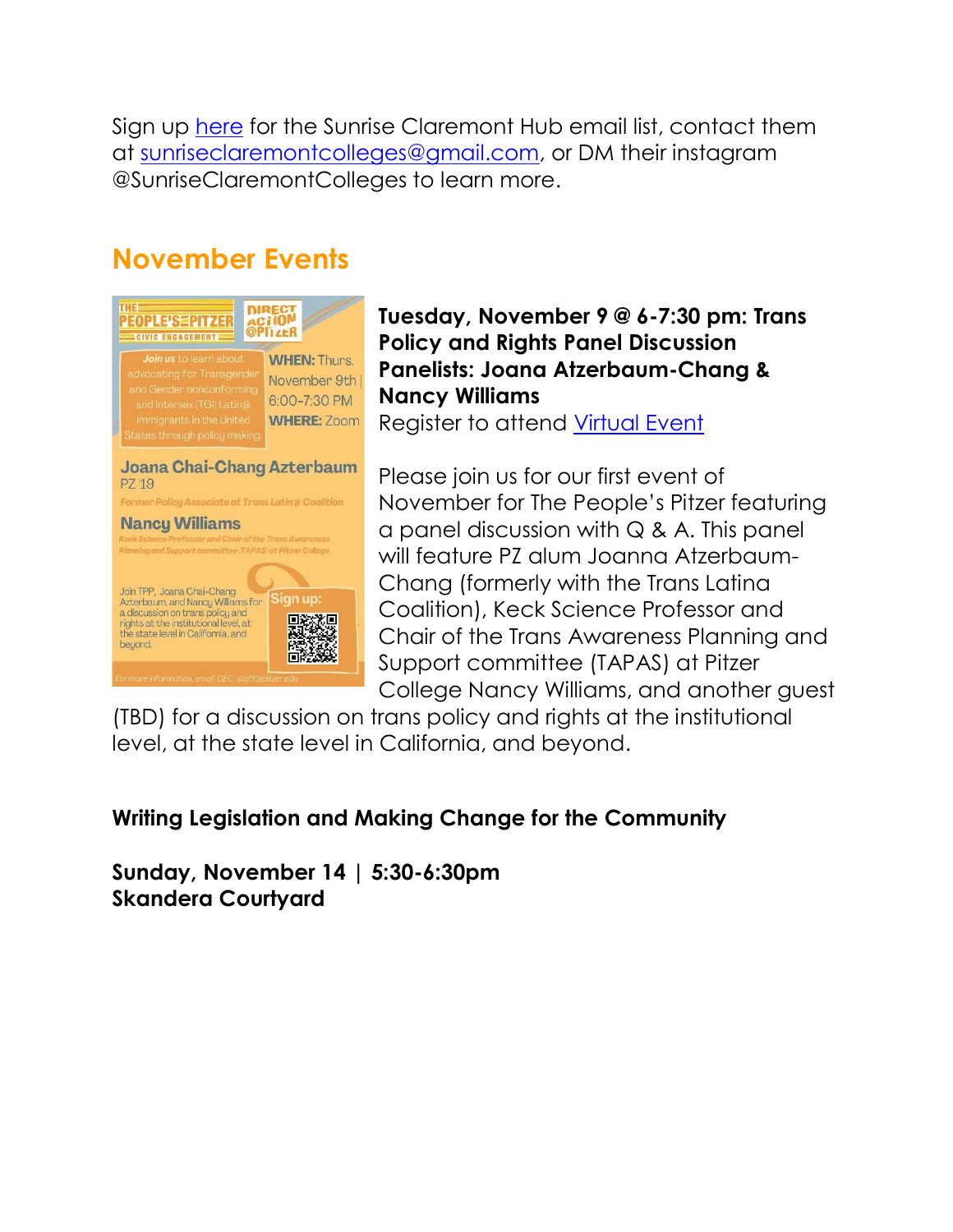

The Writing Center is going to be hosting a workshop about Legislative Writing with an emphasis on the Pitzer Student Senate and writing to your local legislators. They'll talk about how there is such a wide range of what legislation can look like and you'll be able to walk away from the session with some concrete pieces. There is going to be pizza, a lot of cool things to take away, and a space that prioritizes growth and learning. All are invited! **Mask required!**

The Writing Center is going to be hosting

a workshop about Legislative Writing with an emphasis on the Pitzer Student Senate and writing to your local legislators. They'll talk about how there is such a wide range of what legislation can look like and you'll be able to walk away from the session with some concrete pieces. There is going to be pizza, a lot of cool things to take away, and a space that prioritizes growth and learning. All are invited! **Mask required!**

#### **THE EOPLE'SEPITZER CIVIC ENGAGEMENT:**

**WHEN: Thurs.** November 18th | 5:30-6:45 PM **WHERE: Zoom** 

**Dana** PZ'19

**Program Coordinator for Nothnagel** the California Grants Portal

Sign up:

Dana completed a Capital Fellows<br>
Executive Fellowship with the California<br>
Research Bureau and has worked with<br>
the California Governor's Office of<br>
Planning and Research. She now serves<br>
as the Program Coordinator for th Californias capital.



**Thursday, November 18th | 5:30pm-6:45pm [REGISTRATION REQUIRED](https://pitzer.zoom.us/meeting/register/tZ0qduyprTIiG92rooA7fQbXoUUFmreBoidw)**

Dana was born and raised in Illinois and graduated from Pitzer College in 2019 with a degree in Political Studies. After graduation she accepted a fellowship with the Capital Fellows Executive Fellowship program in Sacramento, CA.